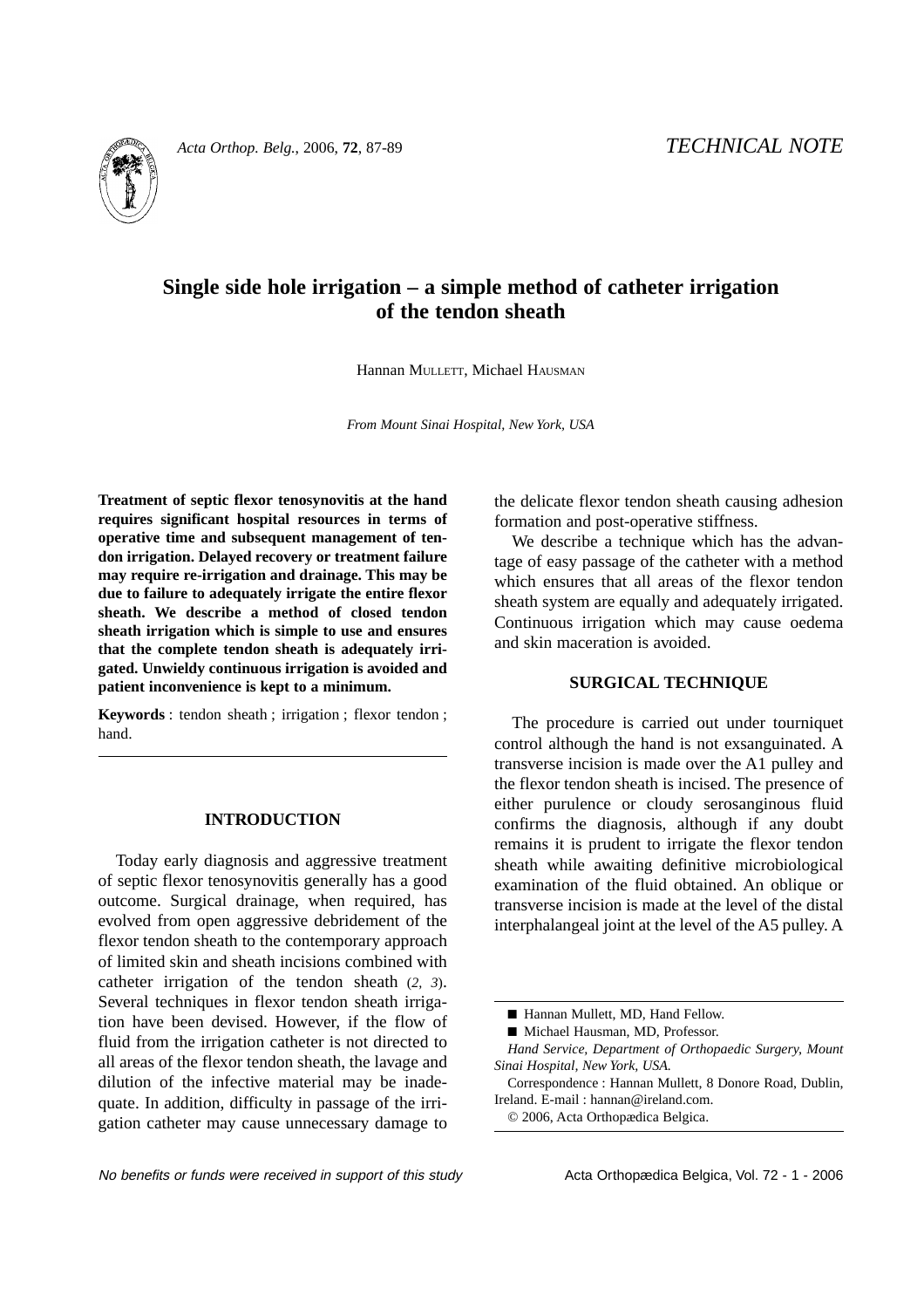



*Fig. 1.* — 25G catheter with side hole (marked with black ink) *Fig. 3.* — Patient with flexor tenosynovitis of the left middle finger secondary to a deep diathermy burn at the level of the distal interphalangeal joint.



*Fig. 2.* — Diagram of catheter position during irrigation. The catheter has been passed into the flexor tendon sheath. In this drawing the side hole is just distal to the A2 pulley.

24-gauge stainless steel wire is twisted to a two-ply wire with a distal loop, which is inserted under the A5 pulley and guided under the flexor tendon sheath and retrieved proximal to the A1 pulley. A prolene suture is tied to the 25G catheter or paediatric feeding tube and then passed through the wire loop and then withdrawn to pass the catheter under the flexor tendon sheath. The catheter is tied at one end and a single side hole in the wall of the catheter is made (fig 1). Intraoperatively the catheter is moved proximally and distally while irrigating with saline solution until there is equal efflux from proximal and distal incisions (fig 2). The hand is then wrapped in a bulky dressing and elevated. Post-operatively irrigation is performed twice daily with adjustment of the catheter to ensure that all areas of the flexor tendon sheath are adequately irrigated. Ten ml of saline is used for each of these irrigations.

### **ILLUSTRATIVE CASE**

A 45-year-old surgeon sustained a deep diathermy burn on the volar surface of his left middle finger at the level of the distal interphalangeal joint. Over the following 72 hours he developed classic signs of septic flexor tenosynovitis (fig 3). Under regional anaesthesia the A1 pulley was incised with release of pus confirming the diagnosis. The single side hole technique was used and the flexor tendon sheath was thoroughly irrigated (fig 4). Intravenous antibiotics were administered. The catheter was irrigated at twelve hours intervals for two days when the patient was discharged on oral antibiotics. The infection resolved rapidly and the patient had regained full range of motion at three weeks follow-up.

### **DISCUSSION**

In the pre-antibiotic era septic flexor tenosynovitis was a grave surgical emergency treated by widespread incision and drainage which may have eradicated infection but at the risk of extensive adhesions and loss of motion. During the Second World War, Dickson-Wright (*1*) described a less invasive